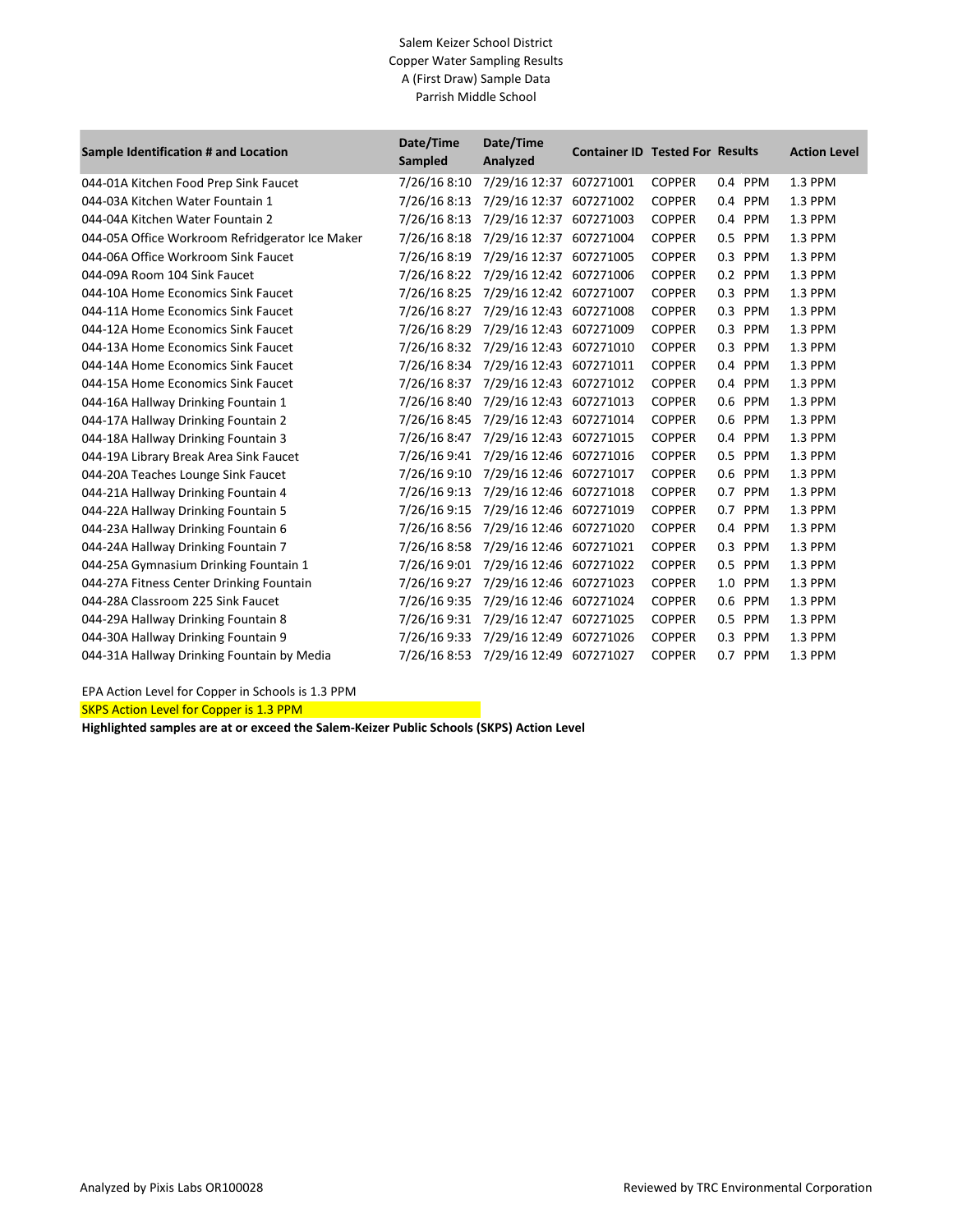## Salem Keizer School District Copper Water Sampling Results A (First Draw) Sample Data Parrish Middle School

| <b>Sample Identification # and Location</b> | Date/Time<br><b>Sampled</b>    | Date<br>Analyzed | <b>Container</b><br>-ID | <b>Tested</b><br>For | <b>Results</b> | <b>Action Level</b> |
|---------------------------------------------|--------------------------------|------------------|-------------------------|----------------------|----------------|---------------------|
| 044-02A Kitchen Ice Maker                   | 9/23/2016 5:09 9/26/2016 58307 |                  |                         |                      | COPPER 0.0 PPM | 1.3 PPM             |

EPA Action Level for Copper in Schools is 1.3 PPM

SKPS Action Level for Copper is 1.3 PPM

**Highlighted samples are at or exceed the Salem-Keizer Public Schools (SKPS) Action Level**